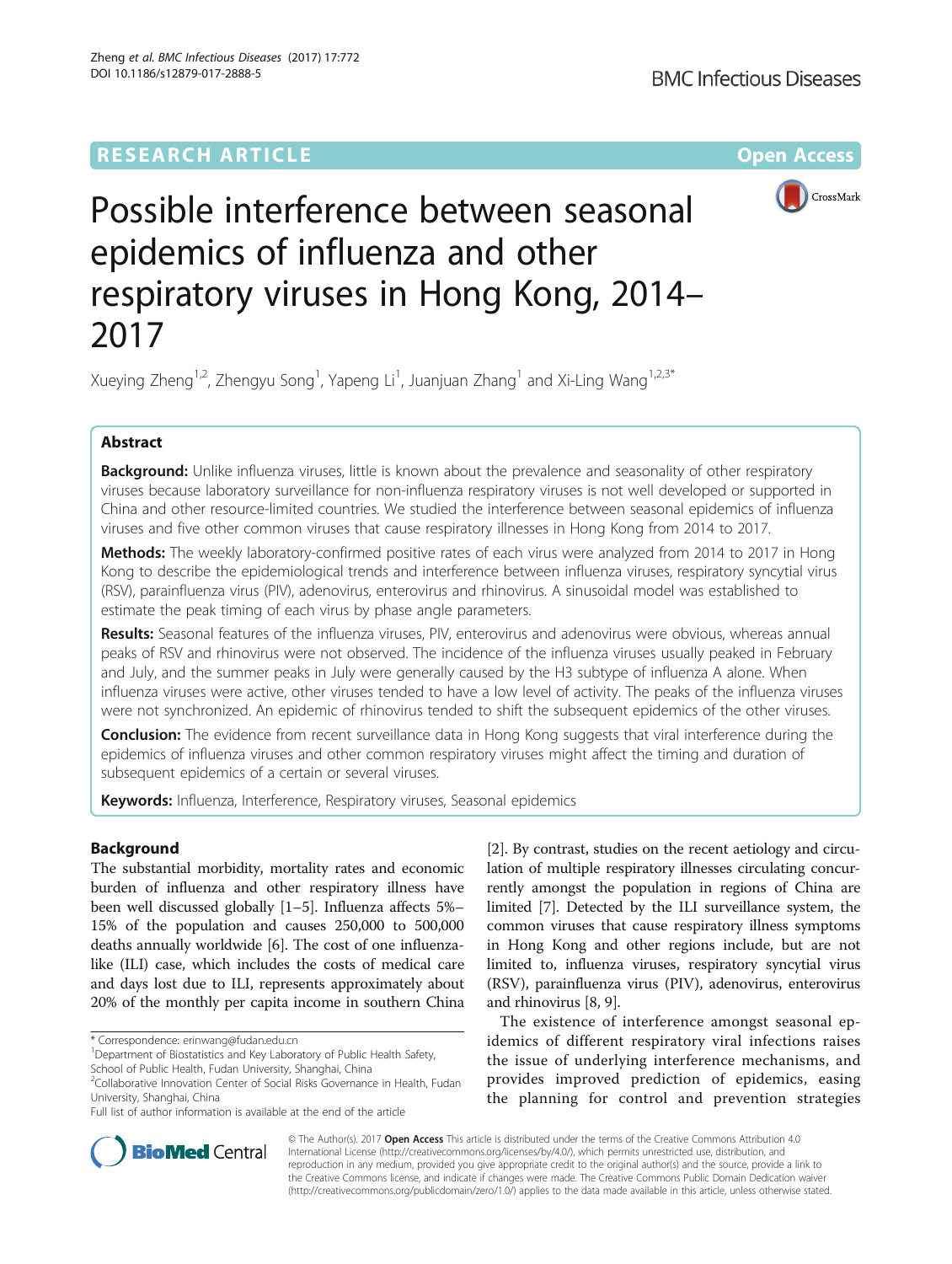[[10](#page-6-0)–[12\]](#page-6-0). For example, the timely and accurate observation of the epidemiology of other respiratory viruses may assist with predicting the timing and size of influenza epidemic and adopt opportune preventative measures [\[13](#page-6-0)]. Multiple delays in the influenza pandemic in European countries have attracted attention; these delays are presumably linked to epidemics of other respiratory infections [[10](#page-6-0), [14\]](#page-6-0). To gain more insight into the interaction between different respiratory viruses and their subtypes, this study investigated the interference amongst seasonal epidemics of six major respiratory illnesses in Hong Kong from 2014 to 2017 based on laboratory surveillance data.

#### Methods

#### Laboratory surveillance data

The Hong Kong Centre for Health Protection conducts routine outpatient and laboratory surveillance for the detection of pathogens from respiratory specimens [[15](#page-6-0), [16](#page-6-0)]. ILI was defined as a fever ≥38 °C and cough or sore throat [\[17](#page-6-0)]. Weekly consultation rates of patients with influenza-like illnesses were reported by General Practitioners (GPs, 50 reporting clinics) and Out-patient Clinics (GOPCs, 64 reporting clinics) spread over Hong Kong, amongst which approximately 24% of total outpatient consultations are held by GOPC and 57% by GP [[18\]](#page-6-0). Respiratory specimens in laboratory surveillance were collected from ILI patients in GOPC and GP and predominately from inpatients with acute respiratory diseases [[17, 19](#page-6-0)]. Consequently, a bias for severe cases exists but the seasonality, particularly the peak and trough periods of the virus infection, remain almost unchanged due to this bias. Since February 2014, molecular testing for specimens has replaced viral culture in Hong Kong [\[20](#page-6-0)]. Although asymptomatic viral infections can be missed by the surveillance system, the laboratory surveillance reports the weekly numbers of specimens that were confirmed positive for various viruses (only specimens collected prior to antiviral therapy were counted) and is acknowledged to represent the local situation of respiratory virus activities in Hong Kong. We investigated the seasonal trend of viruses from laboratory surveillance reporting in Hong Kong from 2014 to 2017:

i) Influenza virus subtypes A and B;

- ii) Parainfluenza virus (PIV) subtypes I, II, III and IV;
- iii)Respiratory syncytial virus (RSV);
- iv) Adenovirus;
- v) Rhinovirus;
- vi) Enterovirus.

Nasopharyngeal aspirates or throat swabs were collected to detect enteroviruses. Coronaviruses, a set of respiratory viruses, were not included in our study because they were not routinely tested and data disclosure was not guaranteed in laboratory surveillance in Hong Kong.

#### Statistical analysis

From January 2014 to December 2016, the weekly proportions of positive specimens for influenza and other respiratory viruses out of the total number of laboratory-tested specimens were calculated. For seasonality and the occurrence of epidemic comparison, we presented the weekly positive rates of detected viruses together with the total number of detections during the study period for six respiratory viruses. The description and comparison were repeated for four common subtypes of influenza and PIV. To track the annual seasonal trend of the virus, time series was smoothed by calculating the three-week moving average values [\[12](#page-6-0)].

In addition, we applied a seasonal linear regression model to estimate the peak timing of respiratory diseases by assuming the existence of annual and semi-annual cycles [\[21](#page-6-0), [22\]](#page-6-0). The sinusoidal model was used for fitting, because it is widely used in the sequence with distinct periodicity, and each parameter has an explicit explanation [\[23](#page-6-0)]. For example, the weekly positive rates of influenza were fitted as follows:

influenza(t) = 
$$
a + b * cos(2\pi * \frac{t}{52.17}) + c
$$
  
\n
$$
* sin(2\pi * \frac{t}{52.17}) + d
$$
\n
$$
* cos(4\pi * \frac{t}{52.17}) + e
$$
\n
$$
* sin(4\pi * \frac{t}{52.17}) + e(t),
$$

in which influenza $(t)$  represents the weekly proportions of influenza-positive cases;  $t$  is an index for week; a, b, c, d, e are the intercepts and seasonality coefficients; and  $\varepsilon(t)$  is assumed to be normally distributed errors. We extracted the annual and semi-annual peak timing by AnnPeakTiming =  $-\arctan(c/b)$  and SemiAnnPeakTiming = − atan(e/d) [\[22](#page-6-0), [24](#page-6-0)]. To obtain confidence intervals on peak timing estimates, we used a block-bootstrap approach which is appropriate to take into account the auto-correlation in time series data [[25](#page-6-0)]. Specifically, we resampled 1000 influenza time series by the bootstrap method and computed the corresponding seasonal coefficients. Confidence intervals were obtained from the 2.5 and 97.5 percentiles of the bootstrap distribution of the seasonal coefficients. The annual peak timing, semiannual peak timing and confidence intervals on the peak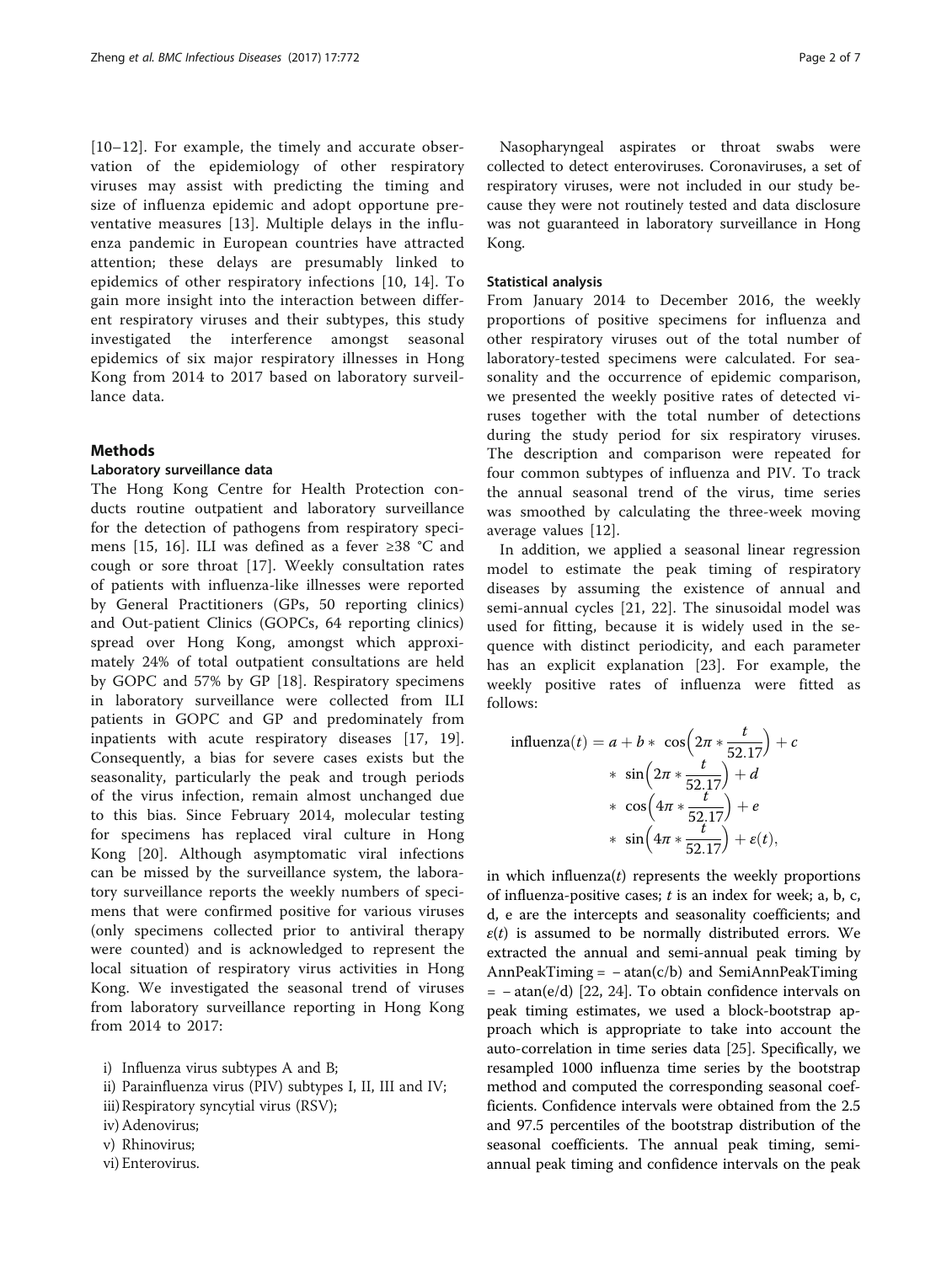timing estimates of six common respiratory viruses were calculated in this procedure separately.

#### Results

This study begins with a summary of the weekly number of respiratory illness infections with viruses routinely tested in the laboratory, including influenza viruses, PIV, RSV, adenoviruses, enteroviruses and rhinoviruses between January 2014 and December 2016 (157 weeks) in Hong Kong. The most laboratory reports were available for influenza A and the least for enterovirus (41,787 and 2875 infections during the entire study period, respectively, Table 1). The time series of weekly laboratoryconfirmed positive rates of all considered viruses and the total numbers of the tested specimens are shown in Fig. [1](#page-3-0). To facilitate the demonstration of low and high peaks of different viruses in the graph, high peaks of influenza were scaled down (the portion greater than 0.1 was shrunk to 1/3 of the original value, changing the height but not the shape of the epidemic during the period). The weekly total numbers of respiratory samples were cyclical within a year. From January through March, the total numbers of respiratory samples increased to the peak value. A decrease occurred until June, when a small rebound appeared that was lower than the spring peak.

Winter-to-spring and summer influenza peaks were detected each year from 2014 to 2017, as shown in Fig. [1.](#page-3-0) By contrast, the peaks of each influenza subtype were not regularly observed, and the peak of the H3 subtype viruses

and the H1 subtype viruses of influenza A and subtypes viruses of influenza B were not synchronized (Fig. [2a](#page-3-0)). During the three-year period, the H3 subtype of influenza A was dominant over the other influenza viruses, particularly in two epidemics of 2015. Meanwhile, the other subtypes of influenza almost disappeared. In the following spring (influenza epidemic of 2016), other influenza virus subtypes became active when the H3 subtype of influenza A was inactive. In addition, the summer influenza epidemic was delayed in 2016 and other types of viruses, except for influenza, were more active compared to their performance during the same period of the previous two years. When the delayed summer peak of influenza arrived, other viruses quickly decreased to activity levels (Fig. [1](#page-3-0)).

The overall weekly detection rates of PIV were lower than those of influenza. However, three annual trends of PIV in Fig. [3](#page-4-0) shows that PIV gradually became active from October to December. The average weekly positive rate of the PIV subtype III was higher than the other subtypes during the study period, but it was not always the dominant PIV subtype (Fig. [2b](#page-3-0)). When influenza viruses were active, the positive rates of PIV were low; the peaks of PIV and influenza viruses were often staggered.

The other three respiratory viruses routinely tested in the laboratory were less active than influenza and PIV (Table 1, Fig. [1\)](#page-3-0). Adenovirus had experienced a high prevalence at the end of 2014, and after a year without obvious fluctuations, the seasonal trend in 2016 was similar to that of 2014 (Fig. [3\)](#page-4-0). The seasonal trends of

|  |  |  | Table 1 Summary of weekly laboratory-confirmed samples of common respiratory viruses in Hong Kong, 2014–2017 |  |  |  |  |  |  |  |
|--|--|--|--------------------------------------------------------------------------------------------------------------|--|--|--|--|--|--|--|
|--|--|--|--------------------------------------------------------------------------------------------------------------|--|--|--|--|--|--|--|

|                     | Influenza A | Influenza B | Parainfluenza | <b>RSV</b> | Adenovirus | Enterovirus | Rhinovirus |
|---------------------|-------------|-------------|---------------|------------|------------|-------------|------------|
| 2014-2015           |             |             |               |            |            |             |            |
| Total <sup>a</sup>  | 7756        | 4255        | 4031          | 3308       | 3463       | 838         | 4382       |
| Meanb               | 149         | 82          | 78            | 64         | 67         | 16          | 84         |
| Median <sup>c</sup> | 86          | 60          | 56            | 59         | 65         | 10          | 79         |
| Max <sup>d</sup>    | 637         | 299         | 118           | 140        | 186        | 60          | 258        |
| 2015-2016           |             |             |               |            |            |             |            |
| Total <sup>a</sup>  | 20,092      | 2678        | 5942          | 2726       | 5003       | 857         | 3837       |
| Meanb               | 386         | 52          | 114           | 52         | 96         | 16          | 74         |
| Median <sup>c</sup> | 158         | 40          | 77            | 45         | 91         | 14          | 76         |
| Max <sup>d</sup>    | 1962        | 140         | 180           | 134        | 174        | 60          | 119        |
| 2016-2017           |             |             |               |            |            |             |            |
| Total <sup>a</sup>  | 13,939      | 6592        | 7259          | 4458       | 6414       | 1180        | 3759       |
| Meanb               | 263         | 124         | 137           | 84         | 121        | 22          | 71         |
| Median <sup>c</sup> | 224         | 38          | 132           | 80         | 119        | 20          | 70         |
| Max <sup>d</sup>    | 905         | 572         | 257           | 159        | 219        | 48          | 103        |
| Total <sup>*</sup>  | 41,787      | 13,525      | 17,232        | 10,492     | 14,880     | 2875        | 11,978     |

\*Total reported cases of laboratory-confirmed respiratory virus samples during 2014–2017<br><sup>a</sup> Annual number of laboratory-confirmed respiratory virus samples

b,c,d Weekly laboratory-confirmed samples of respiratory viruses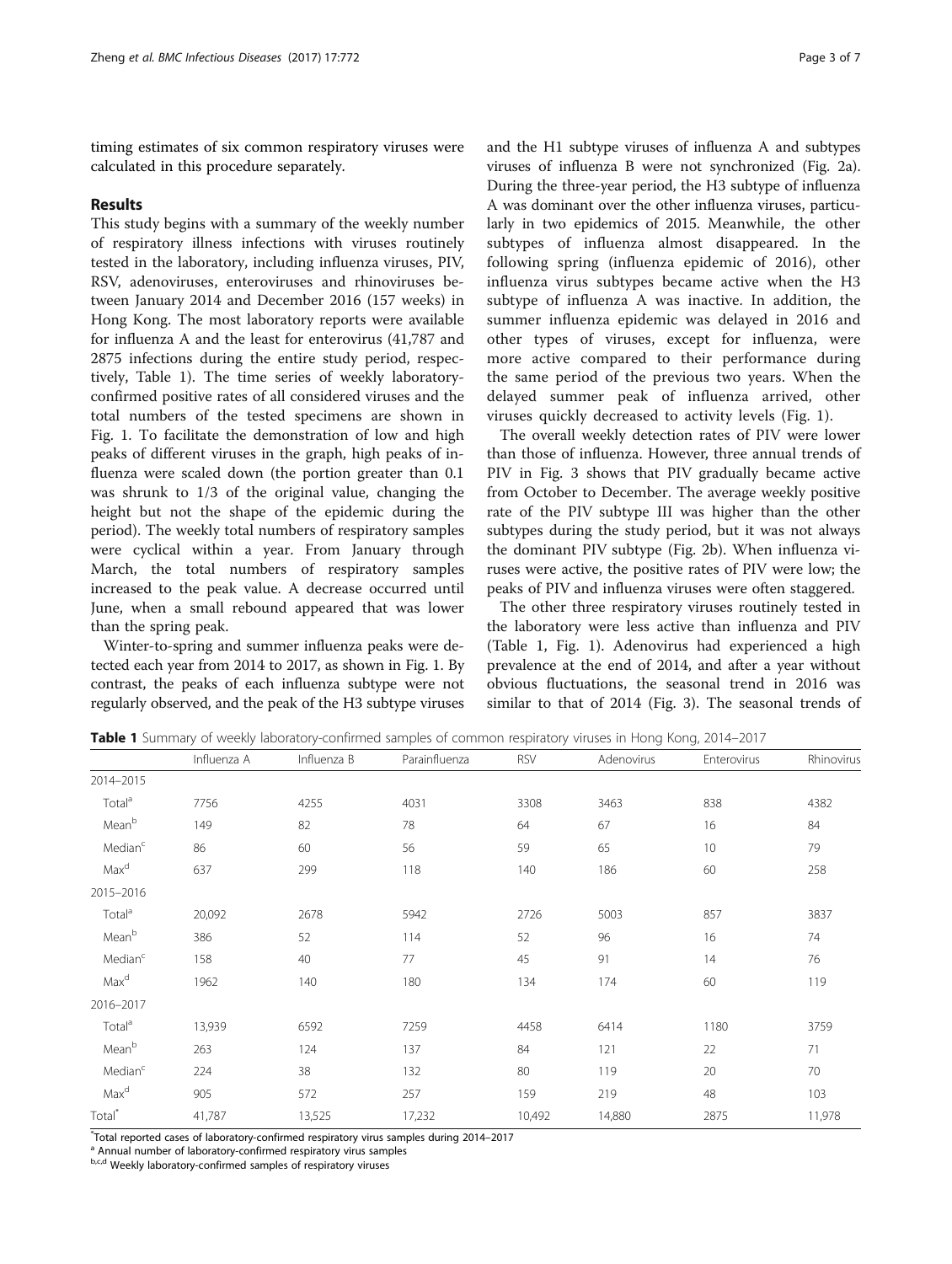<span id="page-3-0"></span>

RSV were similar from year to year, with a low infection rate in the winter that continued to increase until the summer. Rhinovirus had a higher rate of infection in 2014 than in 2015 and 2016, after which the infection rate remained steady. After the rhinovirus epidemic, the following summer influenza epidemics had the lowest impact during the three-year study period (Fig. 1). Although a small number of enteroviruses were detected, the seasonal performance of enterovirus was stable, and an annual summer peak showed up consistently.



The peak timing estimates of influenza virus, PIV, adenovirus and enterovirus are accompanied by their corresponding 95% bootstrap confidence interval (CI) in Fig. [4](#page-4-0). The major peak timing estimates of influenza and PIV were focused in February (95%CI: 1.904–3.105) and December (95%CI: 11.004–0.772), whereas the semiannual peak timing estimates of influenza and PIV occurred in July (95%CI: 7.114–7.94) and late April to May (95%CI: 4.58–5.305). Estimates of the major peak timing of adenovirus and enterovirus were concentrated in the summer months of August (95%CI: 7.623–9.839) and June (95%CI: 5.496–7.057). The semi-annual peak timing estimate of enterovirus was close to the annual peak estimate, which illuminates the unimodal characteristics of enteroviruses. In addition, the CIs of the peak timing estimates of RSV and rhinovirus covered more than half a year, which indicated the implicit peak timings and the stable state of virus activities throughout the year. Notably, most of the viruses peaked in the period of May to early June, which was the inactive season for the influenza virus.

#### **Discussion**

Monitoring a greater variety of viruses with more sample sites will enhance our understanding of viral interaction, interference and geographical transmission. Current multi-regional surveillance data on non-influenza respiratory viruses remain limited, particularly in China and other developing countries. Laboratory surveillance data in Hong Kong from 2014 to 2017 reported that the main pathogenic viruses of acute respiratory infections in this area are influenza viruses. In addition, PIV, RSV, adenovirus and rhinovirus are important components that cause acute respiratory infections. Although enterovirus is often found in the respiratory secretions and stool of an infected person [[26, 27\]](#page-6-0), pharynx swab specimens are useful for capturing the seasonality of enterovirus in our study. An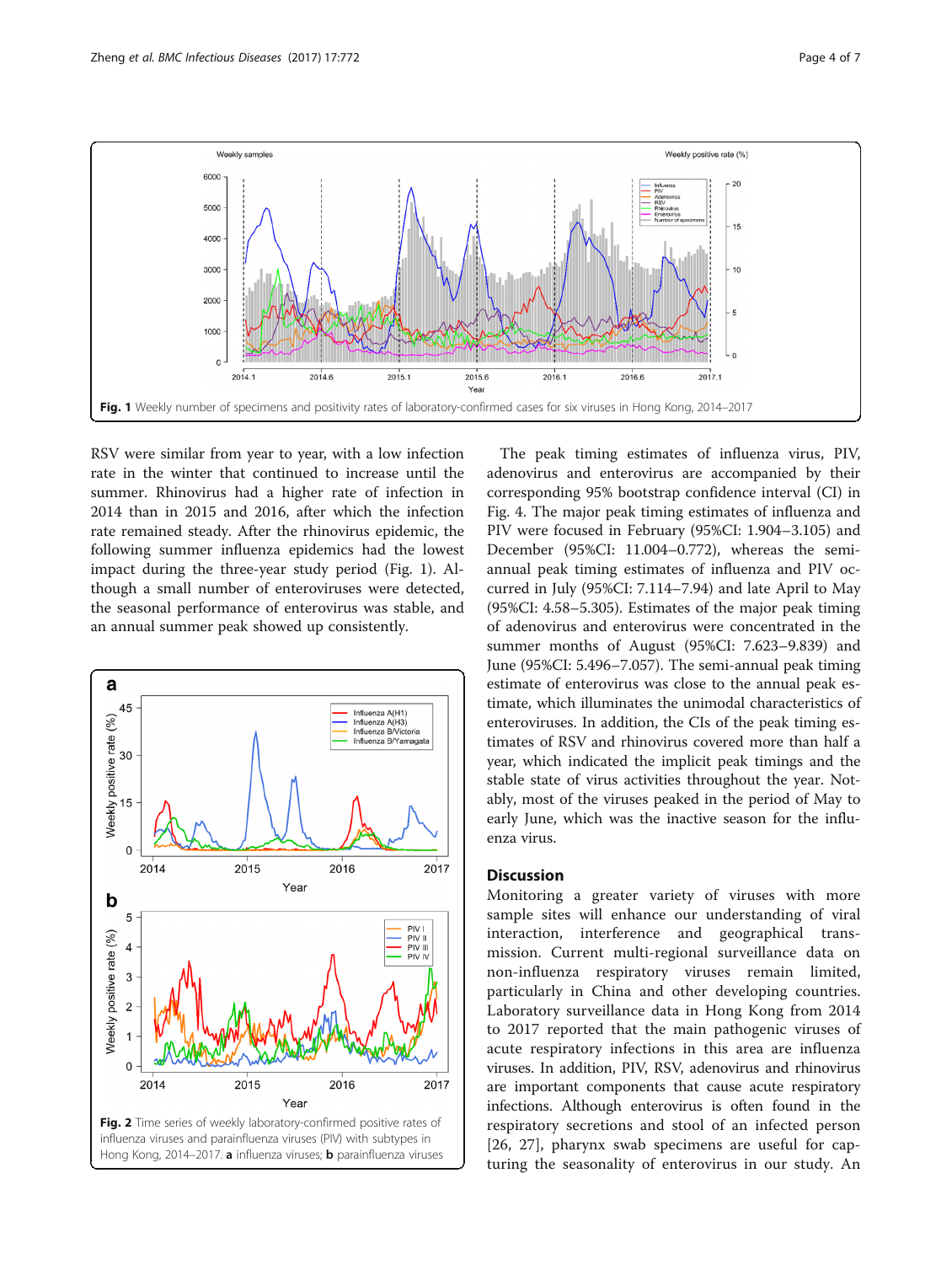<span id="page-4-0"></span>

enhanced epidemiological surveillance system considering a catch-all approach is more affordable than a single pathogen path, particularly by using residual samples from existing influenza surveillance [[3\]](#page-6-0). To our knowledge, our study is one of the latest studies that focuses on local viral



interference in a subtropical city in Asia and contributes new evidence to support the construction of a multi-virus surveillance system.

Seasonal features of the influenza viruses, PIV, enterovirus and adenovirus have been supported by multiyear laboratory-confirmed surveillance data. The influenza viruses usually erupted in February and July, and the summer peaks in July were generally caused by the H3 subtype of influenza A alone. Between the spring and summer peaks of influenza, a rising trend of virus activity contributed by PIV, adenovirus and enterovirus can be observed. After the summer peak of influenza, a PIV epidemic often occurred in November. It is necessary to explore the seasonal epidemics together with [mutual](http://cn.bing.com/dict/search?q=mutual&FORM=BDVSP6&mkt=zh-cn) [interference](http://cn.bing.com/dict/search?q=interference&FORM=BDVSP6&mkt=zh-cn) of influenza and other respiratory viruses. Because seasonality reflects oscillatory changes in infectiousness, which includes contact patterns, pathogen survival, or host susceptibility [[28\]](#page-6-0), the correct identification of seasonality can help predict and monitor the epidemic trends of many viruses.

Although the seasonality of influenza viruses is clear, the performances of different subtypes of influenza viruses are not alike. The H3 subtype of influenza A was the main pathogenic subtype of influenza, and the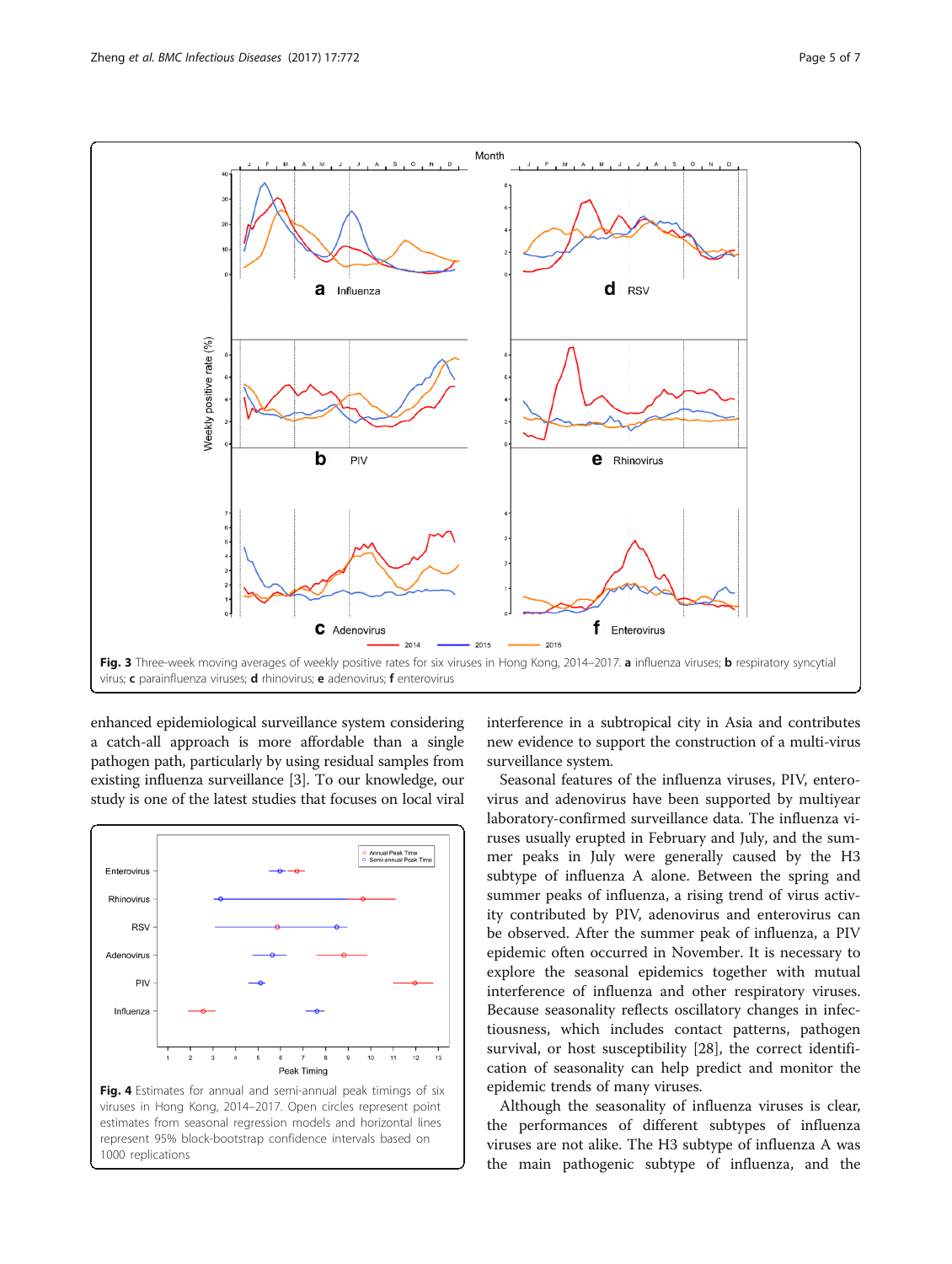epidemiological trend of influenza subtypes showed that the H3 subtype had an antagonistic effect towards other influenza subtypes to some extent; that is, other influenza subtypes would decrease when the H3 subtype virus was active. In agreement with previous studies, the peaks of influenza A and B coincided less frequently in Hong Kong than in temperate countries [[29\]](#page-6-0). The lineages of influenza B circulated together with influenza A during influenza seasons, with varying incidence from year to year [[30\]](#page-6-0).

Previous studies have discovered that viral interferences often occur during virus epidemics and last for a period of time. After the influenza epidemic of 2015, other viruses remained at a fairly low level of infection except for influenza A H3 subtype. When the summer peak of influenza was delayed in 2016, a rise of infections from the other five viruses was observed, indicating an interplay of respiratory virus epidemics. Although the reasons behind this delay were unclear, it can be explained by a potential general anti-influenza virus immunity in the population, triggered by the epidemic in February of 2015. Several immunology studies have confirmed the virus-virus interaction: infections with similar viruses can start producing interferon and other cytokines with similar structures in cells and induce resistance to possible infections by similar viruses [\[31](#page-6-0)].

The epidemic of the same virus also has an impact on the subsequent trend of the epidemic. Adenoviruses appeared to be more prevalent than usual in the summer of 2014, followed by an extremely low rate of infection in 2015, with normal levels again in 2016. This occurred presumably because the previous epidemic caused the population to produce a specific antibody to the adenovirus, which led to a significant reduction in the positive rate of adenovirus in the next epidemic season. Some studies on influenza also discovered the phenomenon that after a pandemic of influenza, the subsequent influenza epidemic may be delayed [\[16\]](#page-6-0).

After the rhinovirus epidemic in 2014, the least obvious summer peak of influenza was noticed from 2014 to 2017 in Hong Kong. The prevalence of rhinovirus may have affected the subsequent flu summer peaks and even inhibited the influenza epidemic. The recent multiple delays of influenza epidemics in European countries had also drawn the attention of researchers to the problem. In Switzerland and some European countries in 2009, swine influenza began to spread after the holidays. Four weeks later, the intensity suddenly declined despite no significant changes of climate and social behavior. The population's immunity is likely to increase due to infection, but that is unlikely the entire reason, and there were extremely few cases of ILI during the period [[10](#page-6-0)]. Meanwhile, the weekly laboratory-confirmed positive rates of rhinovirus increased significantly. Some retrospective studies have found evidence that rhinovirus infection can reduce adenovirus, PIV and influenza A virus infections [[32](#page-6-0), [33](#page-6-0)]. By contrast, although the influenza A epidemic could delay the RSV epidemic and prevent the influenza B virus from occurring at all, it had little effect on the rhinovirus [[12](#page-6-0)]. The mechanism was as follows: once a rhinovirus infection developed, the infected cells began producing interferon and other cytokines, which were similar to those generated by influenza-infected cells [[10](#page-6-0)]. Because the symptoms of rhinovirus infection are often mild or asymptomatic [\[9](#page-6-0)], some researchers have suggested that increasing the infection rate of rhinovirus within a certain range may potentially leave the population at a lower risk of influenza epidemics [[32\]](#page-6-0).

This study has several limitations. Our results are based on a relatively short time period of three years, which prevents the ability to capture multiyear periodicities of the virus. Our study suggests that virus interference most likely contributed to the changing of virus circulation, but a rigorous statistical analysis assessing the local virus interactions is necessary when evidence is accumulated over a long-term period. Although we cannot determine whether the viruses affect one another biologically or detect the seasonal drivers of risk from the current analysis, the thorough description of the recent surveillance data in Hong Kong still provides solid support on several suspected relationships between influenza and other respiratory viruses by analyzing the regional surveillance data.

#### Conclusions

In conclusion, our study captured the seasonal characteristics over the past three years of influenza and five other common viruses that cause respiratory infections in Hong Kong and analyzed the potential interaction amongst the various viruses. As postulated by several short studies, the evidence in Hong Kong demonstrates that viral interference during the epidemics of influenza and other common respiratory viruses might affect the timing and duration of subsequent epidemics of a certain or several viruses. The recent patterns of viral interference are anticipated to be studied in different regions and contributed as advanced [guidance](http://cn.bing.com/dict/search?q=guidance&FORM=BDVSP6&mkt=zh-cn) to the [global](http://cn.bing.com/dict/search?q=global&FORM=BDVSP6&mkt=zh-cn) [prevention and control](http://cn.bing.com/dict/search?q=prevention%20and%20control&FORM=BDVSP6&mkt=zh-cn) of [respiratory](http://cn.bing.com/dict/search?q=respiratory&FORM=BDVSP6&mkt=zh-cn) [infections](http://cn.bing.com/dict/search?q=diseases&FORM=BDVSP6&mkt=zh-cn).

#### Abbreviations

CI: confidence interval; GOPC: general out-patient clinics; GP: general practitioners; ILI: influenza-like illness; PIV: parainfluenza virus; RSV: respiratory syncytial virus

#### Acknowledgements

Not applicable.